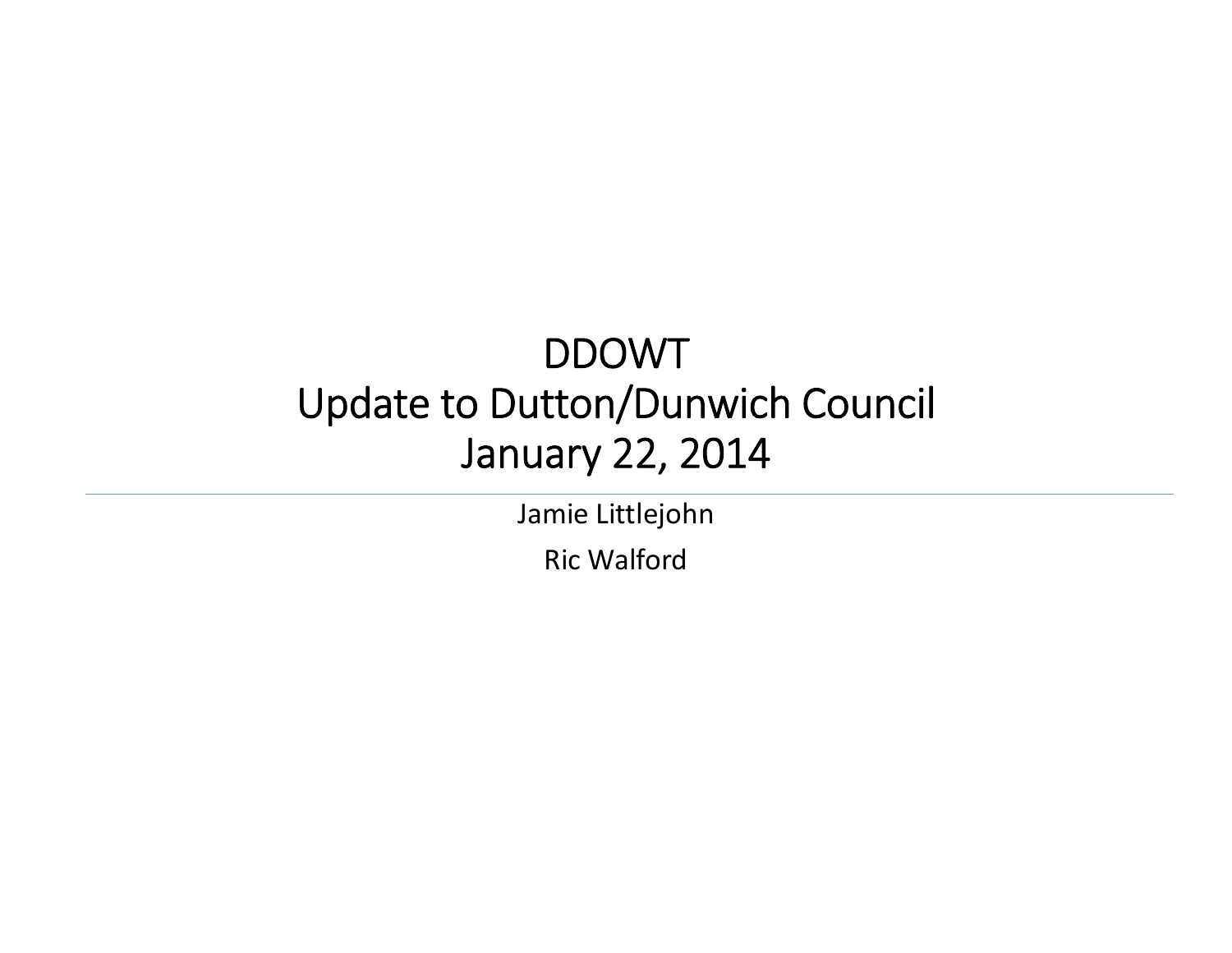# DDOWT Update

- Dutton/Dunwich Opponents of Wind Turbines DDOWT is <sup>a</sup> community group formed in October 2013
- Raising Public awareness in the municipality through
	- Lawn Signs
	- Letters & discussions with all levels of government
	- Presentations and discussion with Dutton/Dunwich Council
	- Door to door campaign to encourage response to the D/D IWT Survey
	- Newspaper articles and full page ad in January 8<sup>th</sup> Chronicle
	- Information protest at Invenergy Annual Meeting
	- Registered with Wind Concerns Ontario (WCO) and other groups
	- Established email <u>info@ddowt.ca</u> and phone 519 488-1640 information lines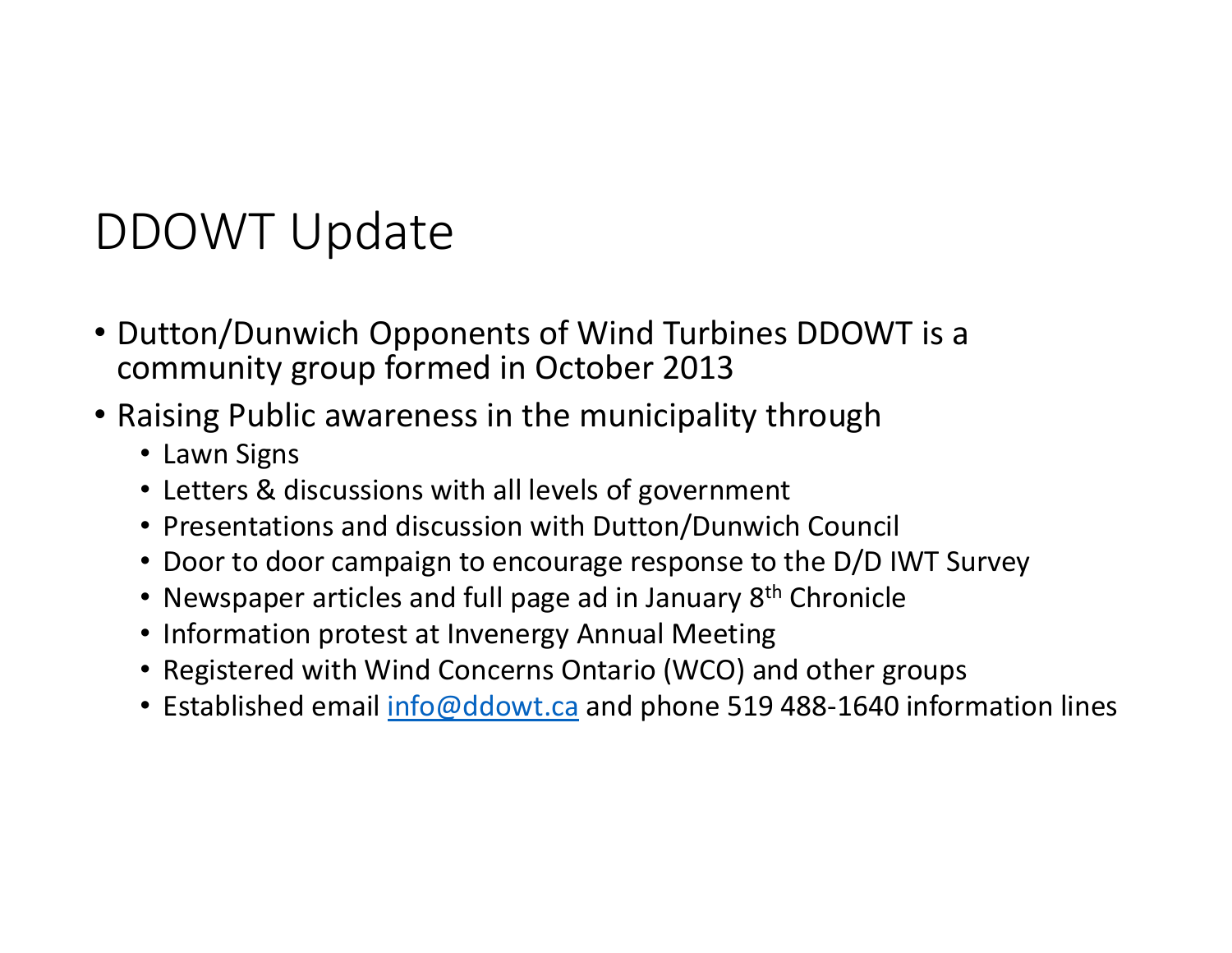# Response to Invenergy Presentation to Dutton/Dunwich Council

- Members of DDOWT attended the presentation from Invenergy to Council January 8, 2014
- We thank council for permitting us the opportunity to respond to the presentation and claims made
- We respect the effort and consideration of Council on this important matter.
- Invenergy has not participated in any of community awareness events or made any public notifications of the project scope.
- Invenergy only public communication to date has been the flyer from Jim Ford misrepresenting key facts.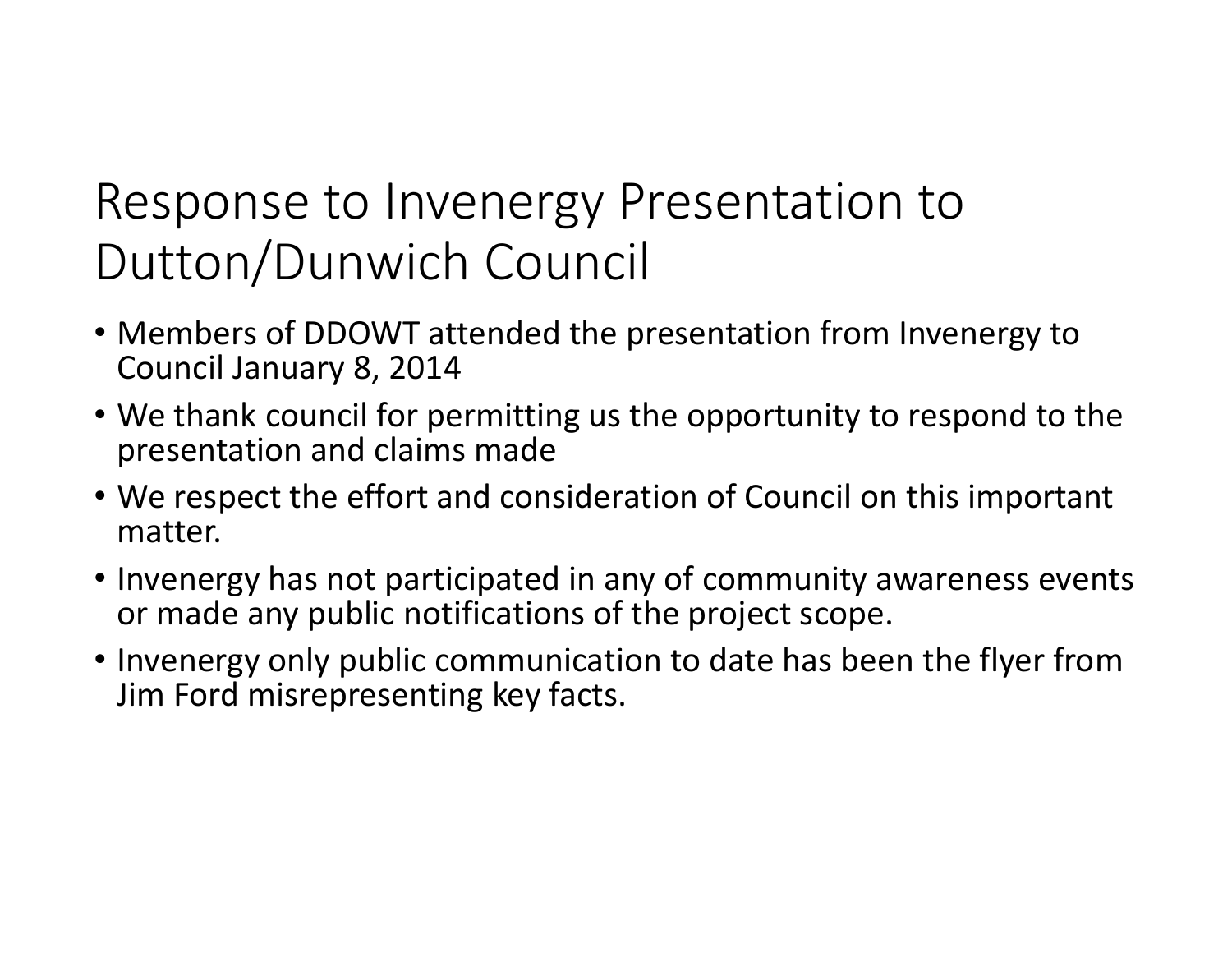## Invenergy claim: "Infrastructure and Investment"

- Wind Energy is supported under the current Green Energy Act and the Long Term Energy Plan, both are under increasing pressure from the public and opposition groups
	- Impact on Hydro Rates for all consumers and manufacturing competitiveness

| <b>FRASER</b>              | A free and prosperous world through<br>choice, markets and responsibility |                                                                   |  | CONTACT US : FRANCAIS :                | <b>SEARCH</b> |  |
|----------------------------|---------------------------------------------------------------------------|-------------------------------------------------------------------|--|----------------------------------------|---------------|--|
| <b>INSTITUTE</b>           | <b>About Us</b>                                                           | Research & News                                                   |  | Education Programs Events & Multimedia | Repo          |  |
|                            |                                                                           |                                                                   |  |                                        |               |  |
|                            | <b>HOME</b>                                                               |                                                                   |  |                                        |               |  |
| <b>RESEARCH &amp; NEWS</b> |                                                                           |                                                                   |  |                                        |               |  |
| <b>Research &amp; News</b> |                                                                           |                                                                   |  | SHARE                                  | <b>HYEL</b>   |  |
| <b>Research topics</b>     | <b>Energy Act</b>                                                         | <b>Environmental and Economic Consequences of Ontario's Green</b> |  |                                        |               |  |
| <b>Articles</b>            | Type:                                                                     | <b>Research Studies</b>                                           |  |                                        |               |  |
| <b>News releases</b>       |                                                                           |                                                                   |  |                                        |               |  |
| <b>Commentaries</b>        | <b>Date Published:</b>                                                    | April 11, 2013                                                    |  |                                        |               |  |
| <b>Magazines</b>           | Authors:                                                                  | <b>Ross McKitrick</b>                                             |  |                                        |               |  |
| <b>Search</b>              |                                                                           |                                                                   |  |                                        |               |  |

#### Hydro export costing Ontario customers: NDP

BY ANTONELLA ARTUSO , QUEEN'S PARK BUREAU CHIEF FIRST POSTED: MONDAY, JANUARY 20, 2014 05:24 PM EST | UPDATED: MONDAY, JANUARY 20, 2014 11:40 PM EST



**NDP MPP Peter Tabuns at Queen's Park. (Dave Thomas/Toronto Sun files)** 

eight cents per kilowatt-hour, he said.

TORONTO - Ontario hydro customers each paid hundreds of dollars last year to export electricity at a loss to other jurisdictions, NDP energy critic Peter Tabuns says

The NDP estimate that exported excess plectricity cost ratepayers just over \$1 billion or about \$220 for each custome

'We've done the math," Tabuns said Monday. "We found that last year Ontario subsidized power to people in the United States and Quebec and Manitoba to the tune of over \$1 billion. That's the equivalent of cancelling two gas plants

Ontario usually sells its electricity for about three cents per kilowatt-hour, but pays the generator of that power about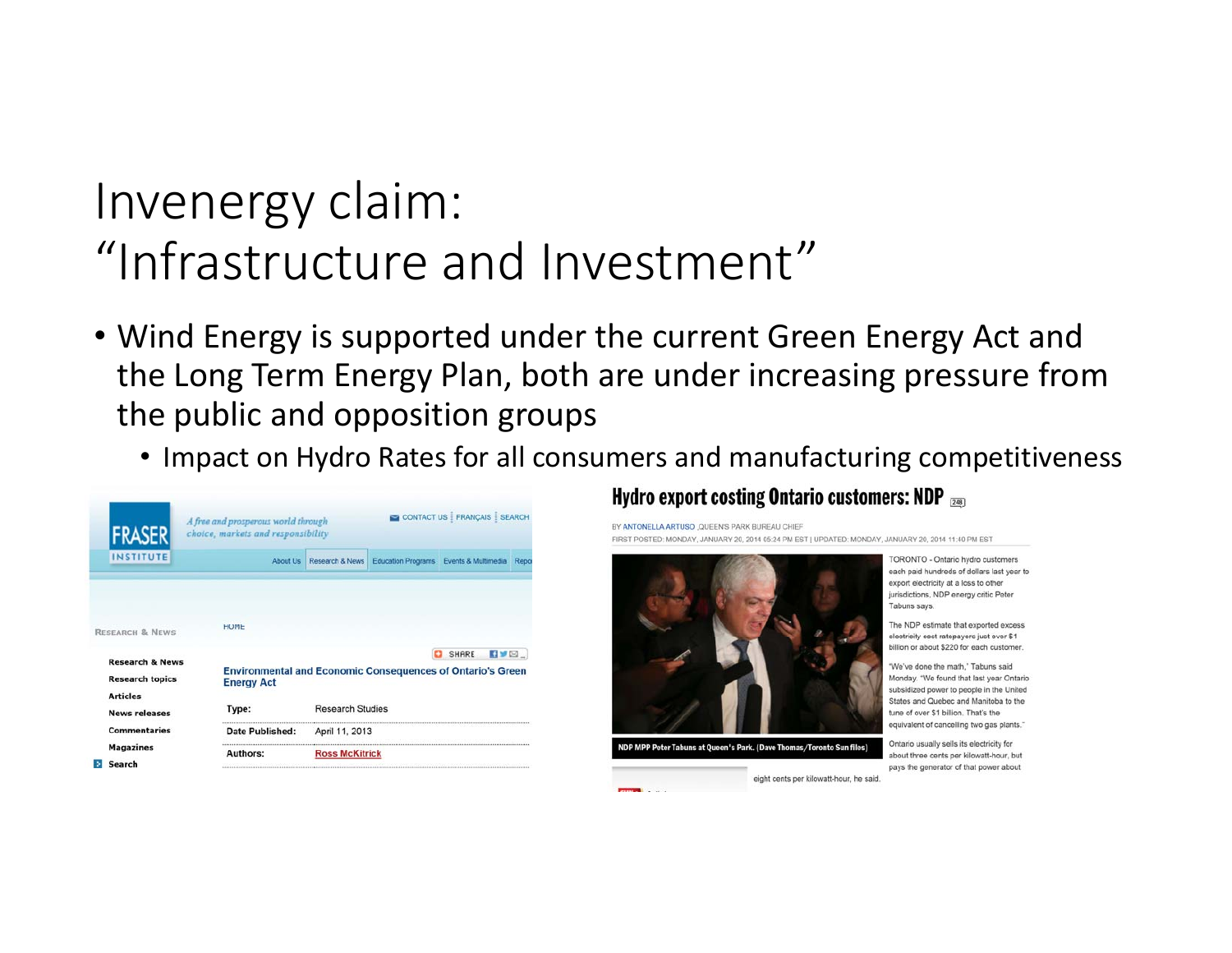# Invenergy claim: "Local Economic Benefits"

- "Local Economic Benefits" come with significant risk to:
	- human health issues
	- loss of future residential development
	- Reduced new business and tourism opportunities
- Potentially huge liability for decommissioning
	- Municipality should request \$1M/Turbine Credit Trust Fund with <sup>a</sup> local bank to cover costs of demolition and remediation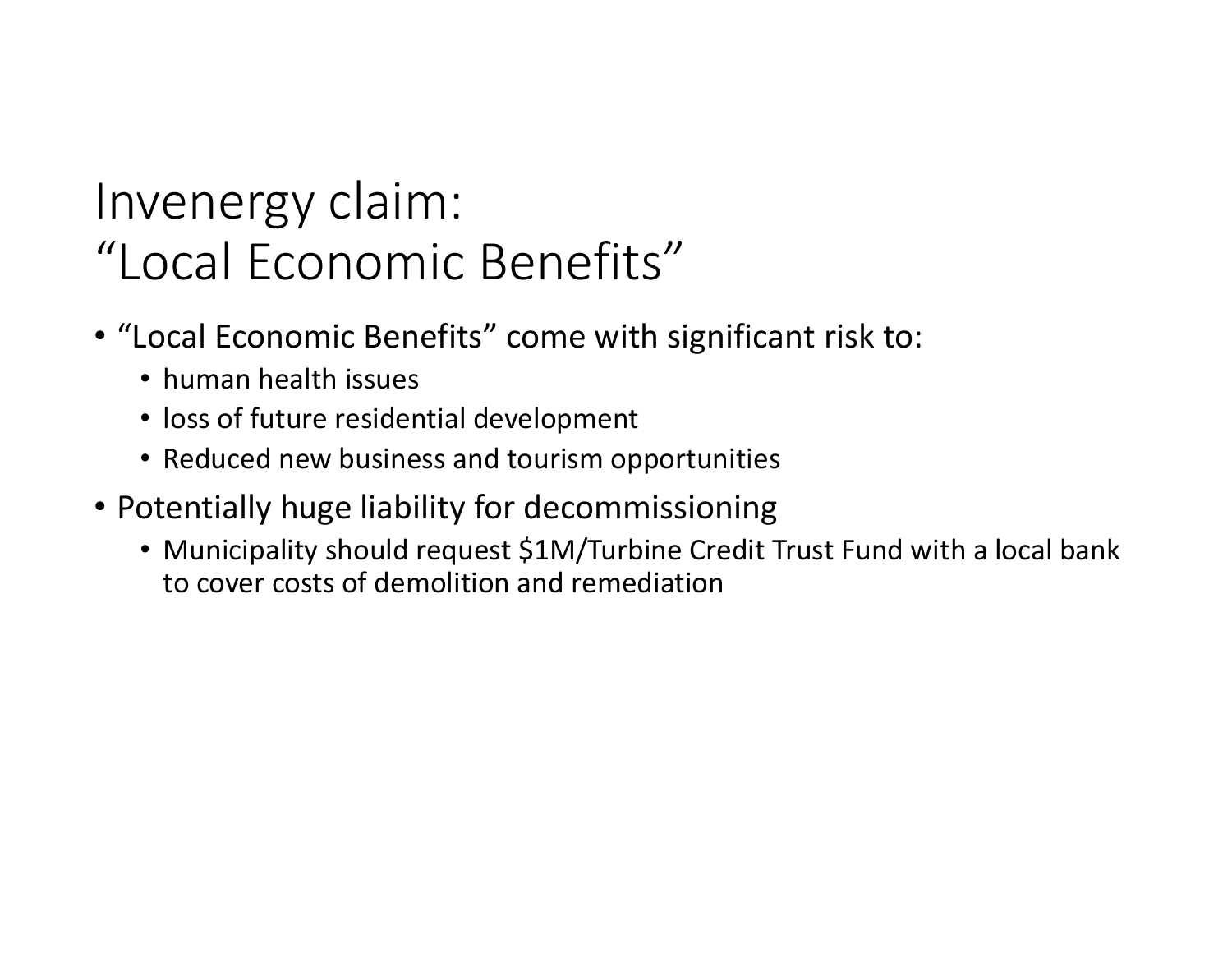## Invenergy claim: "Local Economic Benefits ‐ Revenue"

- Proposed payment from Invenergy would amount to about 3‐5% of municipal revenues (based on 2013 Budget numbers)
	- Would the revenue stream survive <sup>a</sup> change of ownership?
	- Are they binding over the 20 year lease term?
	- Any benefit could easily be offset by reduced property assessments and/or inhibiting growth and developments
	- Assessments on Wind Turbines are capped at \$40,000 per MW at the industrial tax rate (<400\$ per MW), not the \$2,500 per MW as suggested in the Invenergy proposal
	- Accepting any payment over & above taxes could be construed as inappropriate/unethical Most municipalities with wind turbine proposals have declined any of these payments.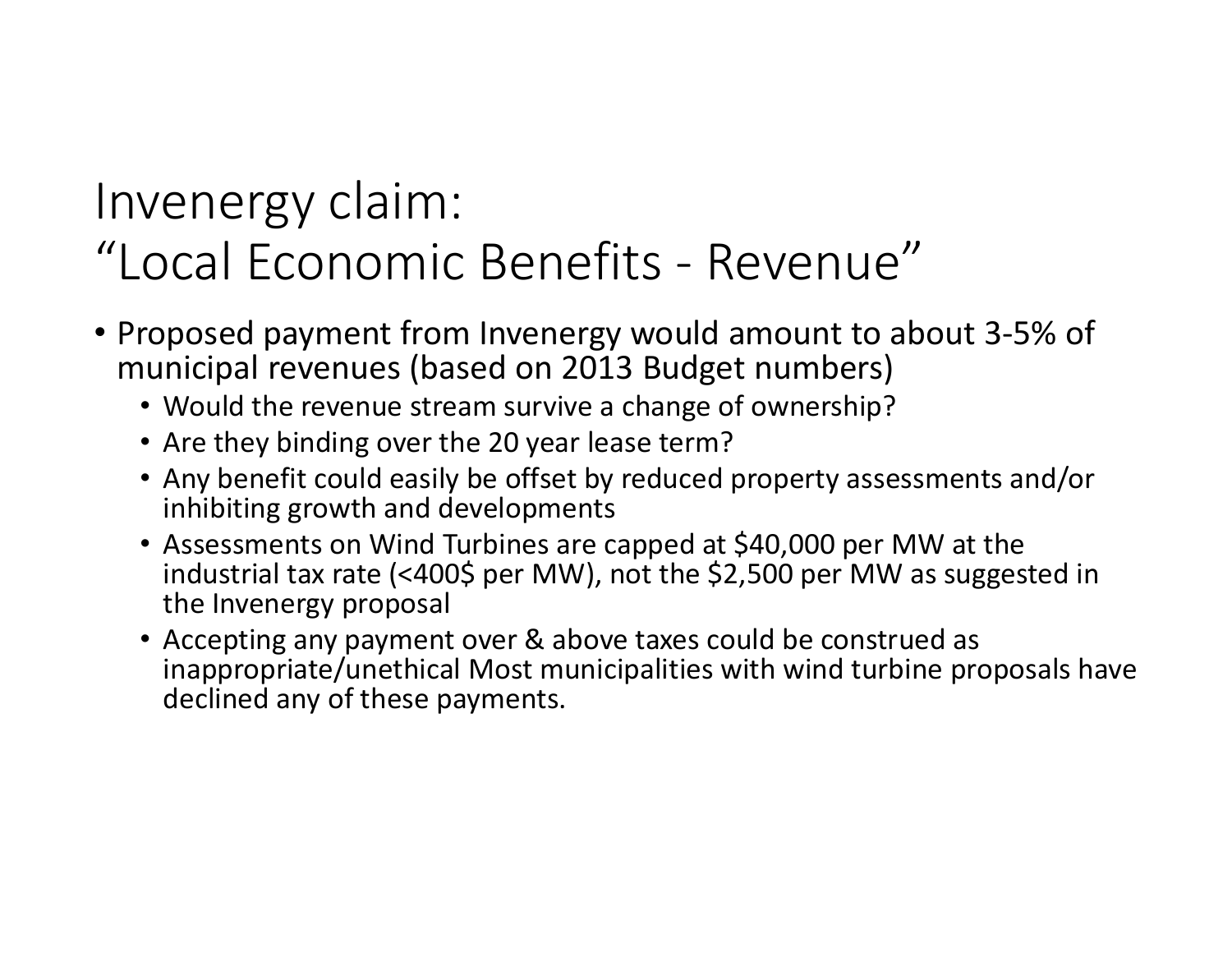## Invenergy claim: "Ultra‐high speed Internet"

- Fibre optic cables to the Turbines will not improve Internet access for the community
	- Internet Access limitations are primarily due to distributing connections to homes, farms and business in <sup>a</sup> rural setting; not access to high speed fibre communications
	- High Speed connections already exist to the distribution points in Dutton and Wallacetown, DSL and Wireless are needed to access homes and farms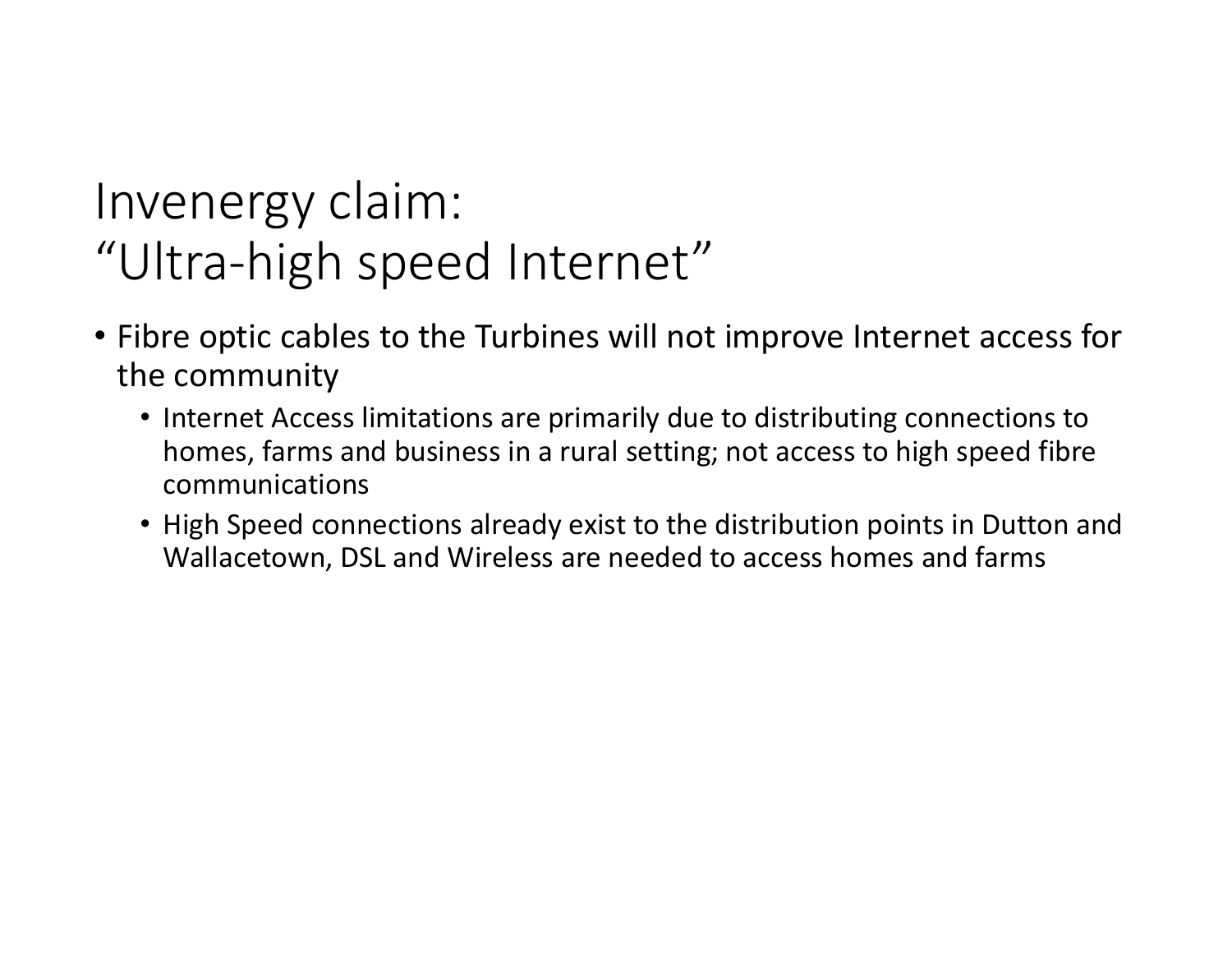#### Invenergy claim: "Comprehensive Economic Benefit Agreement (CEBA)"

• Invenergy's CEBA proposal was perceived more as <sup>a</sup> threat than <sup>a</sup> framework for <sup>a</sup> partnership

#### **CEBA** – Setbacks & Site Plan Review

Invenergy will commit in the CEBA to:

- 1 Respecting Dutton/Dunwich Official Plan;
- 1 Establishing 550m setback from outer growth perimeter of Dutton and Wallacetown;
- Site plan review process with  $\mathbf{1}$ Dutton/Dunwich for each property with infrastructure.



Invenergy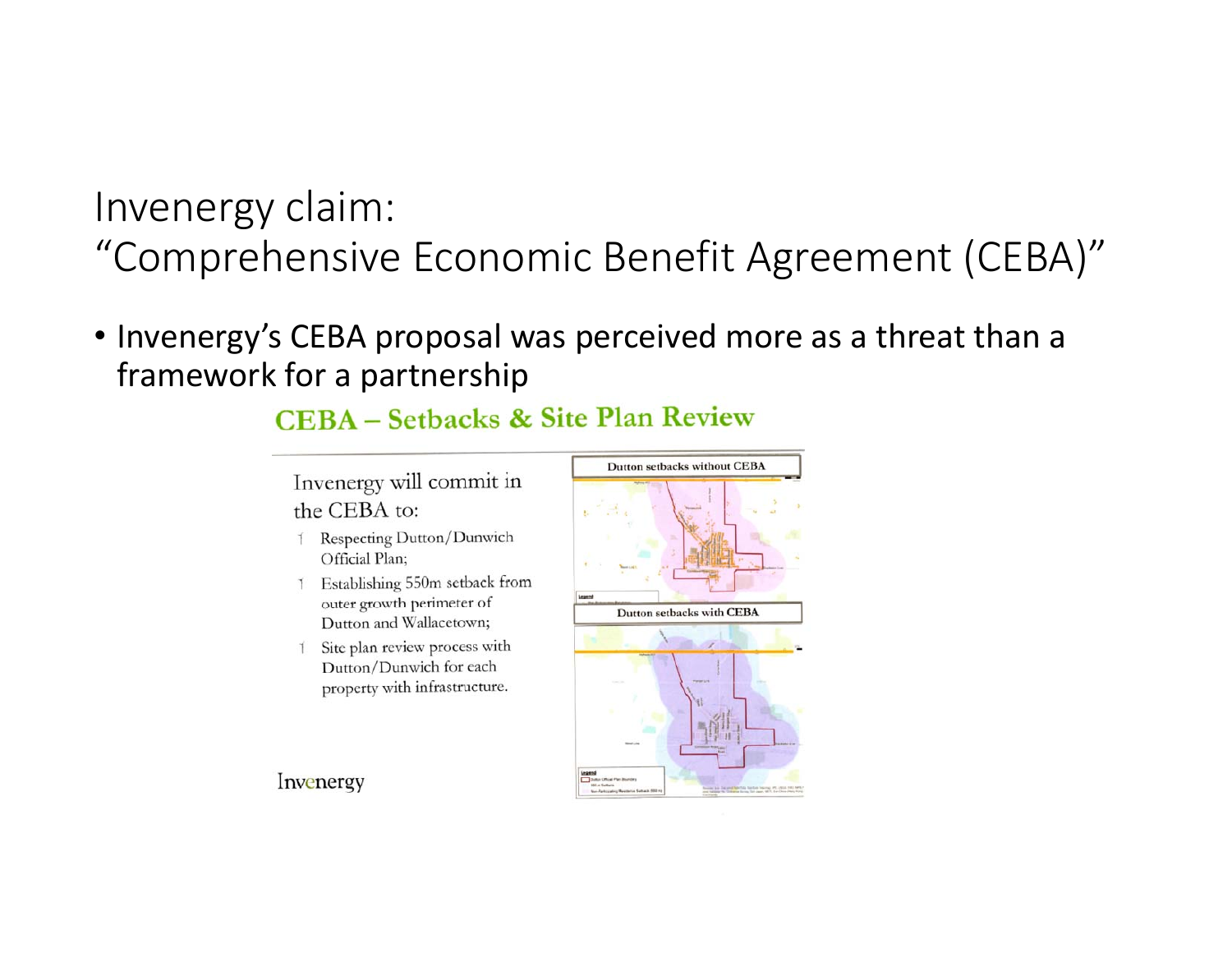### Setback Requirements

- Invenergy suggests (threatens) that there would be different setbacks if a CEBA is not in place with the municipality
- As proposed, this would likely be the end of residential development in Dutton, Iona and Wallacetown.
- Setback requirements are set under Ontario EPA. The setback for <sup>a</sup> turbine at 105db $\mathbf{r}$   $\mathbf{r}$   $\mathbf{r}$   $\mathbf{r}$   $\mathbf{r}$   $\mathbf{r}$   $\mathbf{r}$   $\mathbf{r}$   $\mathbf{r}$ per J. Murphy

is 850m.

| Column <sub>1</sub>            |                    | Column <sub>3</sub>                                                                                            |
|--------------------------------|--------------------|----------------------------------------------------------------------------------------------------------------|
| accordance with subsection (2) | (expressed in dBA) | Total distance from the centre of the<br>base of the wind turbine to a noise<br>receptor (expressed in metres) |
| $1 - 5$                        | 102                | 550                                                                                                            |
|                                | $103 - 104$        | 600                                                                                                            |
|                                | 105                | 850                                                                                                            |
|                                | $106 - 107$        | 950                                                                                                            |
| $6 - 10$                       | 102                | 650                                                                                                            |
|                                | $103 - 104$        | 700                                                                                                            |
|                                | 105                | 1000                                                                                                           |
|                                | $106 - 107$        | 1200                                                                                                           |
| $11 - 25$                      | 102                | 750                                                                                                            |
|                                | $103 - 104$        | 850                                                                                                            |
|                                | 105                | 1250                                                                                                           |
|                                | $106 - 107$        | 1500                                                                                                           |
|                                |                    | Column <sub>2</sub><br>Number of wind turbines calculated in Sound power level of wind turbine                 |

O. Reg.  $521/10$ , s.  $33(7)$ ; O. Reg.  $333/12$ , s.  $18(6)$ .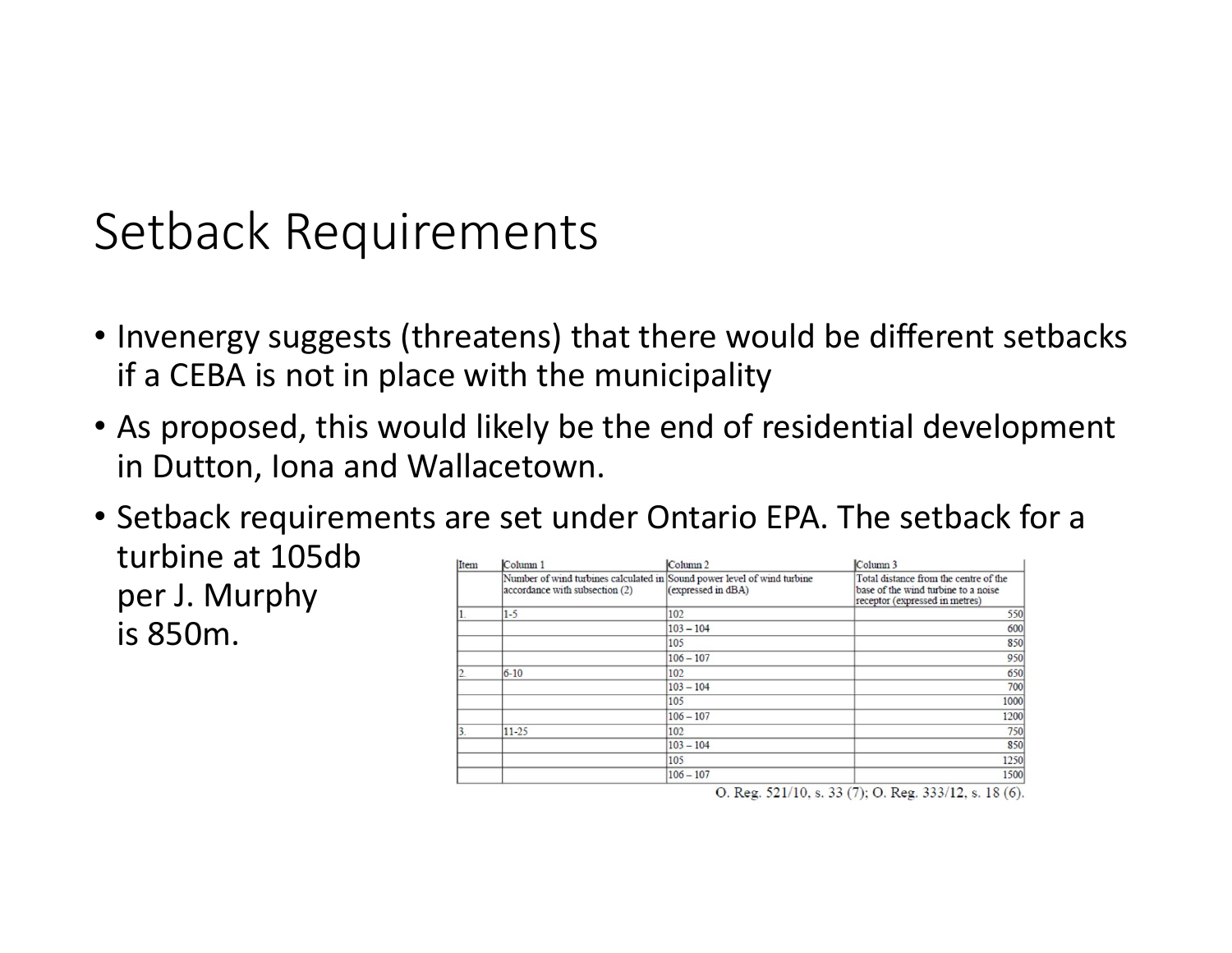#### Invenergy: CEBA Proposal

- CEBA is only relevant once the project has gone through the proposal and approval phases
- Accepting funds from the project especially at the proposal stage could be perceived as an improper influence
- Should the project proceed, Invenergy will need services and permits from the Municipality. Terms outlined in the CEBA should be the starting point for negotiations
- Co‐ops often have limited membership providing limited value for the broader community. As we saw in West Elgin, the co‐op serves the land owners first and is limited to 300 memberships.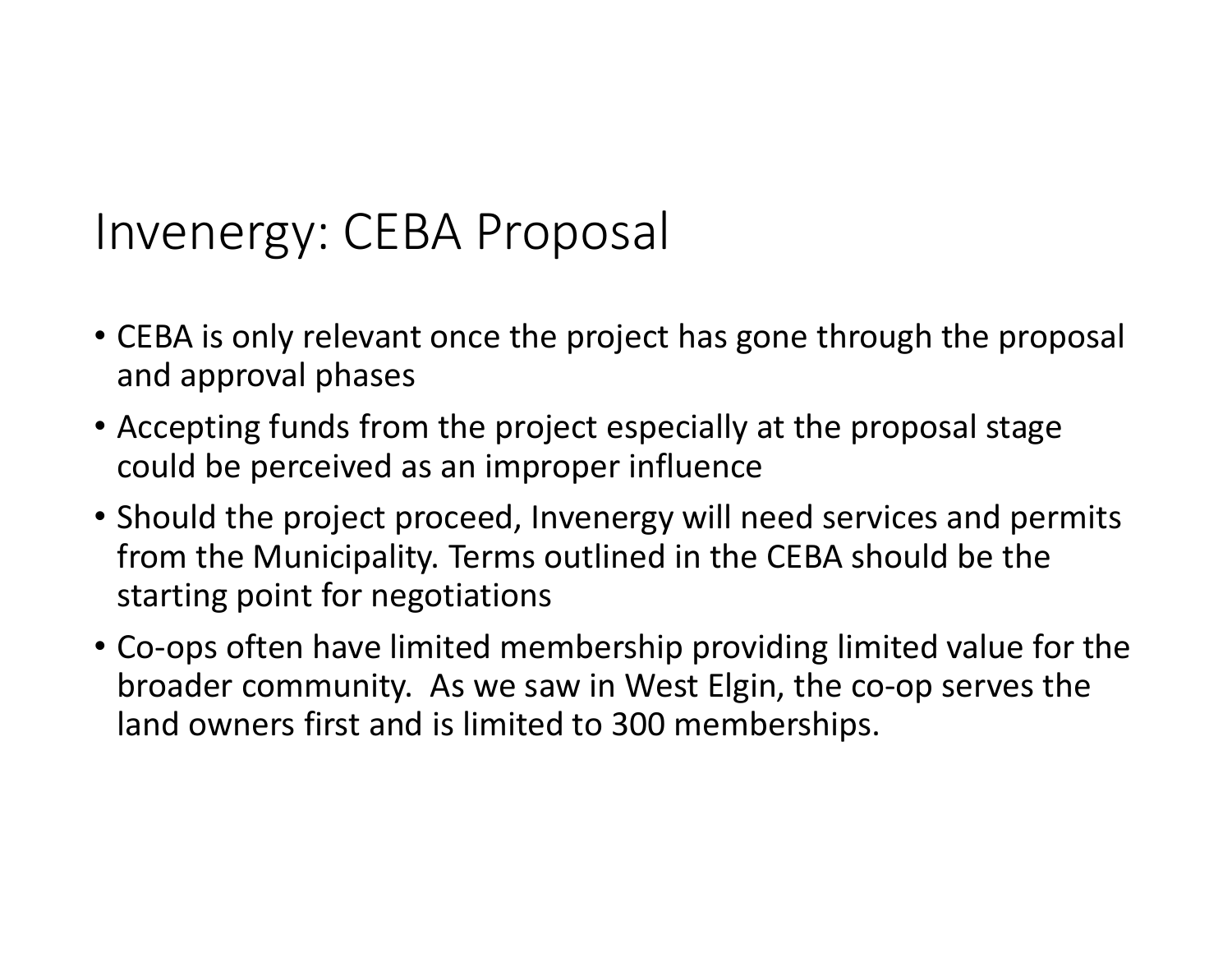## Unwilling Host Declaration

- Declaring Dutton/Dunwich as an "Unwilling Host" should reflect the outcome of the community survey
- Unwilling Host is the only meaningful way for the community and municipality to attempt to stop the project at the RFQ/RFP stage
- Even as an Unwilling Host, Invenergy will need to cooperate with the Municipality to meet the OPA evaluation criteria

#### **Preliminary Community Engagement Criteria** for Consideration

- For discussion in January-February engagements (RFQ and/or RFP criteria could include some or all of the following)
	- Municipal council support resolution
	- Municipal equity interest
	- Community equity interest (e.g., co-op)
	- Acceptance/agreements from all adjacent landowners
	- Agreement to comply with municipal site plan control process
	- Community benefit agreement (or demonstrated offer of one to the municipality)
	- Public meeting(s) conducted in municipality outlining process, proposed project, and preliminary anticipated effects and mitigations
	- Compliance with zoning (e.g., site is zoned to permit electricity generation)

15

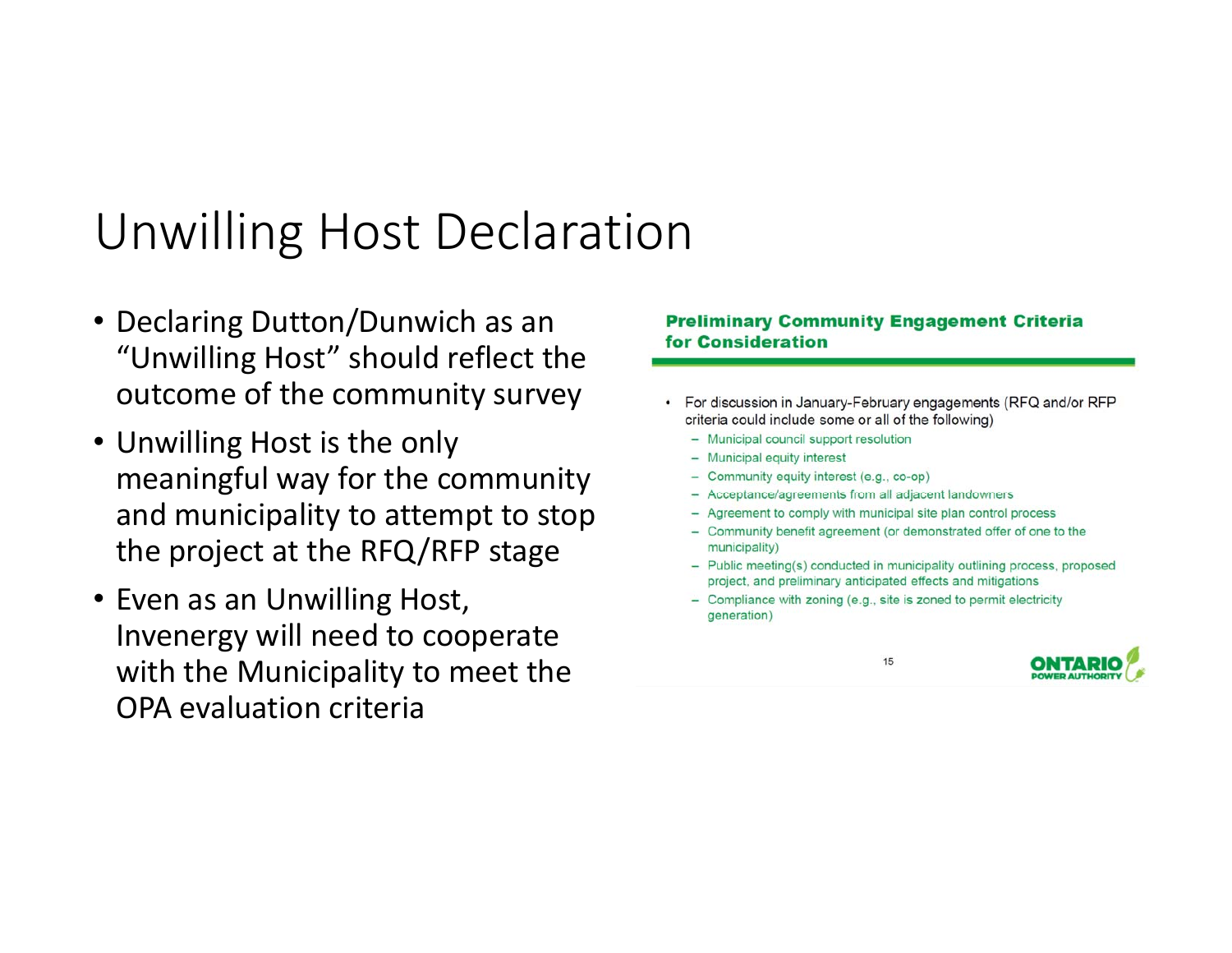### Unwilling Host Declaration

- A resolution making an Unwilling Host declaration may reduce the liability for the municipality should the project proceed
- Voting as <sup>a</sup> Willing Host or not making <sup>a</sup> declaration could expose the Municipality to future liabilities.

#### **PROPERTY VALUES - West Lincoln Wind Action Group**

www.wlwag.com/property-values.html +

Large industrial pork operations were moving into the area, and residents and ... West Lincoln residents who oppose the construction of industrial wind turbines in ... Anti-Wind Lawsuits Stacking Up in Ontario by John Spears, The Star, posted ...

#### **Ontario court allows lawsuits against wind company ... - CNW Group** www.newswire.ca/.../ontario-court-allows-lawsuits-against-wind-compan...  $\star$

Apr 23, 2013 - Ontario court allows lawsuits against wind company and ... and published author on the health effects of industrial wind turbines, that in his ...

#### Haldimand Wind Concerns | The Trouble with Wind Turbines haldimandwindconcerns.com/ -

May 18, 2013 - Ontario Court Allows Lawsuits Against Wind Company and Landowners ... ... published author on the health effects of industrial wind turbines, ...

#### **Ontario** court says wind turbines reduce property values | Farms.com www.farms.com/...industry.../ontario-court-says-wind-turbines-reduce-pr... v

by Amanda Brodhagen

Apr 24, 2013 - Ontario court determined landowners living near wind projects suffer ... the way for future lawsuits against wind turbine companies and lease holders ... that landowners living near industrial wind turbine projects do suffer from ...

**Wind farm** opponents ready \$28M **lawsuit** | Ontario Wind Resistance ontario-wind-resistance.org/.../wind-farm-opponents-ready-28m-lawsuit/ v